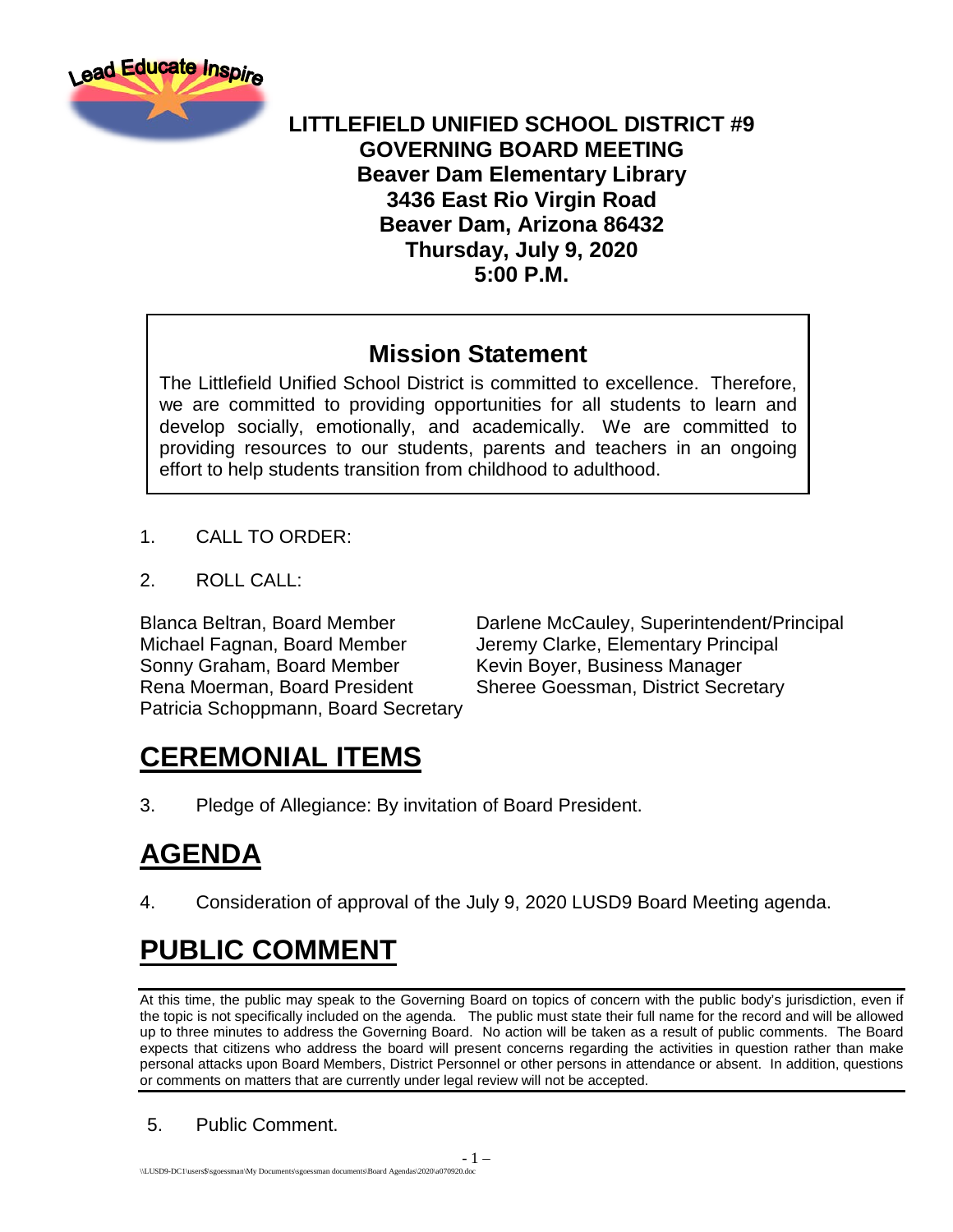

### **INFORMATION AND DISCUSSION:**

- 6. Mr. Boyer, Business Manager.
	- a. Student Activity Account Balance.
	- b. Food Service Financial.
	- c. Other
- 7. Jeremy Clarke, Elementary Principal
	- a. Introduction
- 8. Mrs. McCauley, Superintendent/Principal
	- a. School Update
		- i. Discussion regarding Governor Ducey's Executive Order.
	- b. Recognition.
		- i. Eureka Donation Summer School
	- c. Other.
- 9. Board Reports.
	- a. Other
- 10. Update on Old Littlefield School.

# **CONSENT AGENDA**

Approval of Routine Orders of Business. Documentation concerning the matters on the Consent Agenda may be reviewed at the Littlefield Unified School District Office, located at 3490 East Rio Virgin Road, Beaver Dam, Arizona. Any Board Member may request an item be pulled off the agenda for further discussion.

- 11. Consideration of approval of the June 11, 2020 Work Session and the June 11, 2020 Regular Meeting Minutes.
- 12. Consideration of approval of Vouchers:
	- a. LUSD9 Payroll Vouchers: 27/2027, 28/2028, 29/2029, 30/2030, and 01/2101.
	- b. LUSD9 Vouchers: 1023 and 1024.
	- c. Stipends
		- i. Jeremy Clarke July 6-10 Additional Duties

(Members of the public may view the content of the vouchers 24 hours prior to the board meeting in the district office.)

13. Consideration of approval of FY 2019/2020 Certified and Classified Personnel, Substitute Personnel, and Coaches per the attached list, including the following:

| <b>Name</b>    | <b>Position</b> | <b>Effective</b><br>Date |
|----------------|-----------------|--------------------------|
| Carlin, Melody | Custodian       | 06/24/2020               |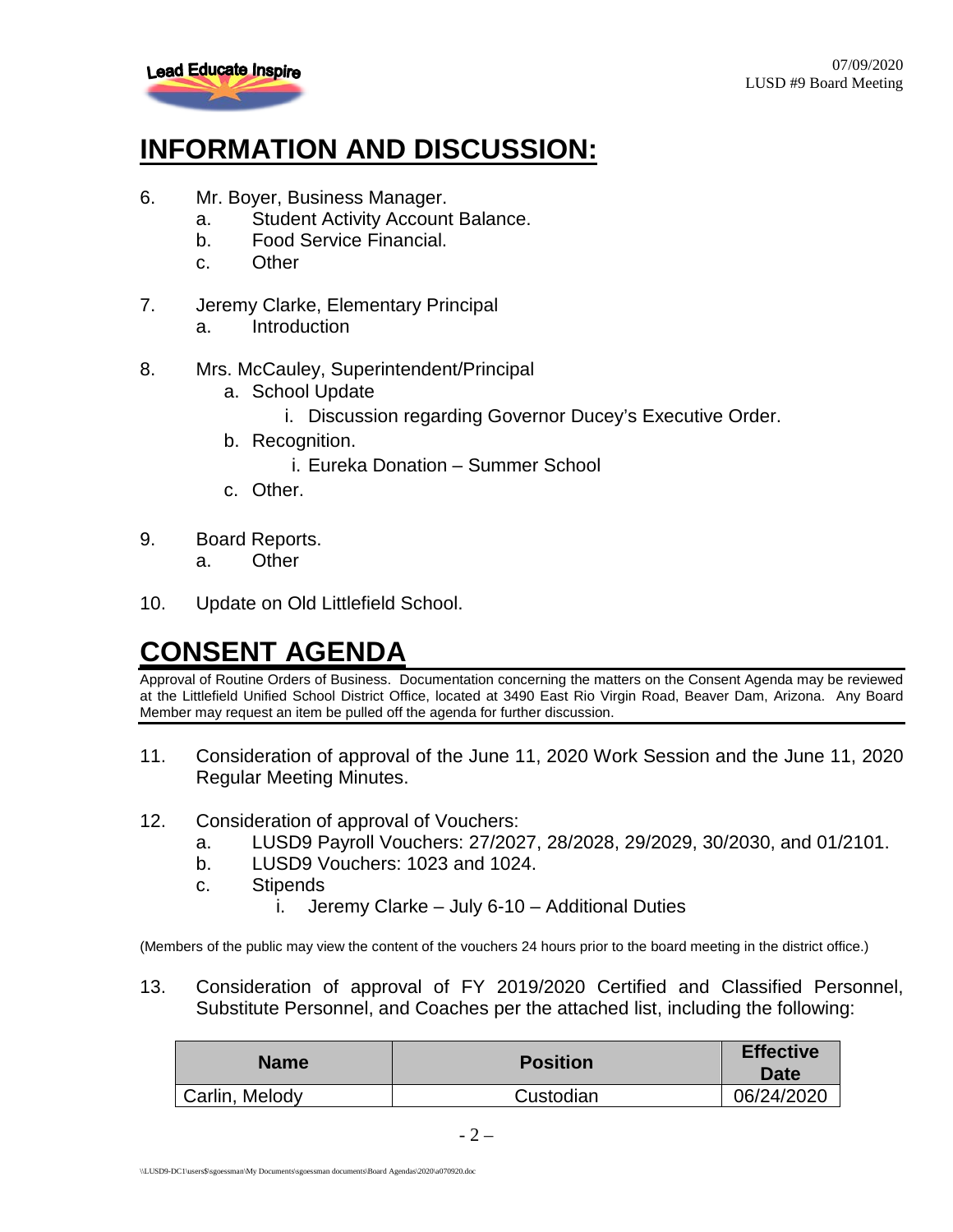| <b>Lead Educate Inspire</b> |           | LUSD #9 Board Meeting | 07/09/2020 |
|-----------------------------|-----------|-----------------------|------------|
| Sheehan, Michael            | Custodian | 06/15/2020            |            |

14. Consideration of approval of FY 2020/2021 Certified and Classified Personnel, Substitute Personnel, and Coaches per the attached list, including the following:

07/09/2020

| <b>Name</b>     | <b>Position</b>               | <b>Effective</b><br>Date |
|-----------------|-------------------------------|--------------------------|
| Avila, Consuelo | <b>Food Services Director</b> | 07/01/2020               |
| Carlin, Melody  | Custodian (6 Hour)            | 07/01/2020               |
| Wilson, Tia     | School Aide (6 Hour)          | 08/06/2020               |

15. Consideration of the following staff resignations/terminations:

| <b>Name</b>      | <b>Position Location</b> | <b>Last Day</b> |
|------------------|--------------------------|-----------------|
| Sheehan, Michael | Custodian (6 Hour)       | 06/16/2020      |
| Torres, Irving   | Custodian (4 Hour)       | 06/25/2020      |

16. Consideration of approval of FY 2020/2021 Certified Substitutes and Classified Substitutes Ratification as per the attached list, including the following:

| <b>Name</b>      | <b>Position</b>                              | <b>Effective</b><br><b>Date</b> |
|------------------|----------------------------------------------|---------------------------------|
| Bowman, Meredith | <b>Classified &amp; Certified Substitute</b> | 08/10/2020                      |
| Chiodini, Robert | <b>Certified Substitute</b>                  | 08/10/2020                      |
| Fukumae, Monica  | <b>Certified Substitute</b>                  | 08/10/2020                      |
| Hoyt, Rex        | <b>Certified Substitute</b>                  | 08/10/2020                      |
| Hunt, Allison    | <b>Certified Substitute</b>                  | 08/10/2020                      |
| Johnston, Greg   | <b>Certified Substitute</b>                  | 08/10/2020                      |
| Lewis, Martin    | <b>Certified Substitute</b>                  | 08/10/2020                      |
| Notley, Patricia | <b>Classified Substitute</b>                 | 08/10/2020                      |
| Ponce, Edward    | <b>Classified &amp; Certified Substitute</b> | 08/10/2020                      |
| Poppke, Adella   | <b>Certified Substitute</b>                  | 08/10/2020                      |
| Powell, Cindy    | <b>Classified Substitute</b>                 | 08/10/2020                      |
| Powell, Larry    | <b>Classified Substitute</b>                 | 08/10/2020                      |
| Snow, Gail       | <b>Certified Substitute</b>                  | 08/10/2020                      |
| Tait, David      | <b>Certified Substitute</b>                  | 08/10/2020                      |
| Webster, Mary    | <b>Classified Substitute</b>                 | 08/10/2020                      |
| Wilson, Mary     | <b>Classified Substitute</b>                 | 08/10/2020                      |

17. Consideration of approval of Cooperative Purchasing Agreement with Education Technology Consortium from February 29, 2020 through February 28, 2025.

## **ACTION ITEMS AND/OR DISCUSSION**

18. Consideration of second reading and approval of the following policies: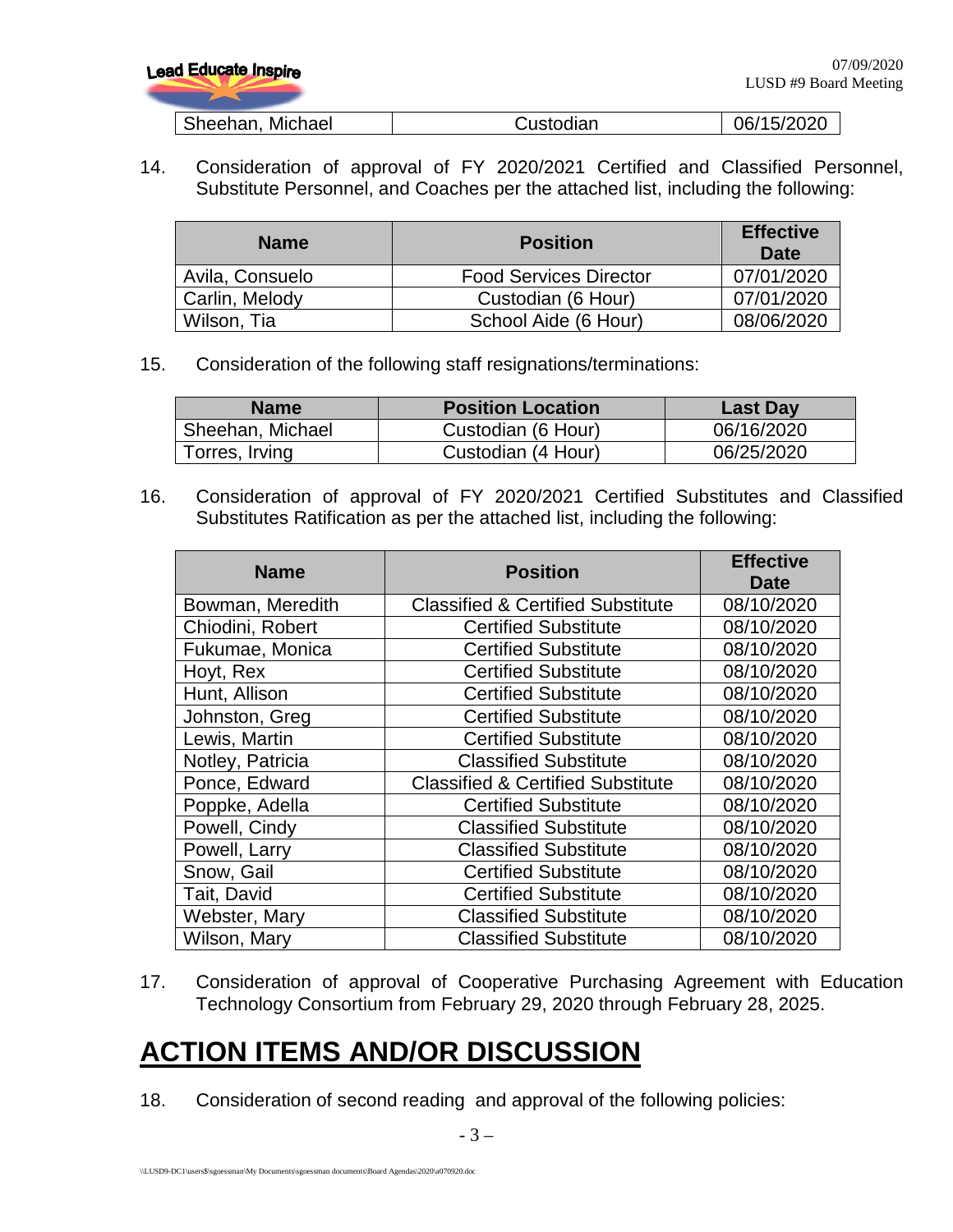

- a. GCC Professional/Support Staff Leaves and Absences
- b. GCCA Professional/Support Staff Sick Leave Full-Time
- c. GCCAA Professional/Support Staff Sick Leave Part-Time
- 19. Consideration of approval of FY 2021 LUSD Annual Expenditure Budget:
	- a. Public Hearing.
	- b. Consideration of adoption of FY 2021 LUSD Annual Expenditure Budget.
- 20. Consideration of Resolution certifying the June 30, 2020 projected ending cash balance pursuant to ARS 15-991, adjusting for encumbrances and payables, and delegating the authority to certify the projected ending cash balance to the District Business Manager.
	- a. Consideration of approval of Advice of encumbrances Form ARS 15-906.
	- b. Consideration of approval of Estimate of Monies Required by School Districts Form. - ARS 15-991.
- 21. Consideration of approval of the following bank accounts and signers:
	- a. Revolving Bank Account with America First Credit Union (impress of \$5000).
	- b. Elementary School Food Service Bank Account with America First Credit Union.
	- c. Jr./Sr. High School Food Service Bank Account with America First Credit Union.
	- d. Auxiliary Bank Account with America First Credit Union.
	- e. Student Activities Bank Account with America First Credit Union.
	- f. Depository Bank Account with America First Credit Union.
	- g. Authorized Signers List: Kevin Boyer, Darlene McCauley, and Sheree Goessman on all accounts with America First Credit Union.
- 22. Consideration of approval of the following curriculum for the 2020/2021 School Year:
	- a. Acellus Credit Recovery Jr/Sr High School
	- b. Lexia Reading Curriculum Both Schools
	- c. Moby Max Reading Curriculum Elementary School
	- d. Cengage Reading Curriculum Elementary School
	- e. InvestiGator Club Preschool Curriculum
	- f. Pearson Math Jr/Sr High School
	- g. McGraw Hill Glencoe Biology Jr/Sr High School
	- h. Power Assessement Replaces Galileo.
- 23. Consideration of approval of Qualified Evaluators for the 2020/2021 School Year.
- 24. Consideration of approval of the sole source vendor list.
	- a. Reliance Connects
	- b. Dixie Power
	- c. Virgin River Waste Water Improvement District